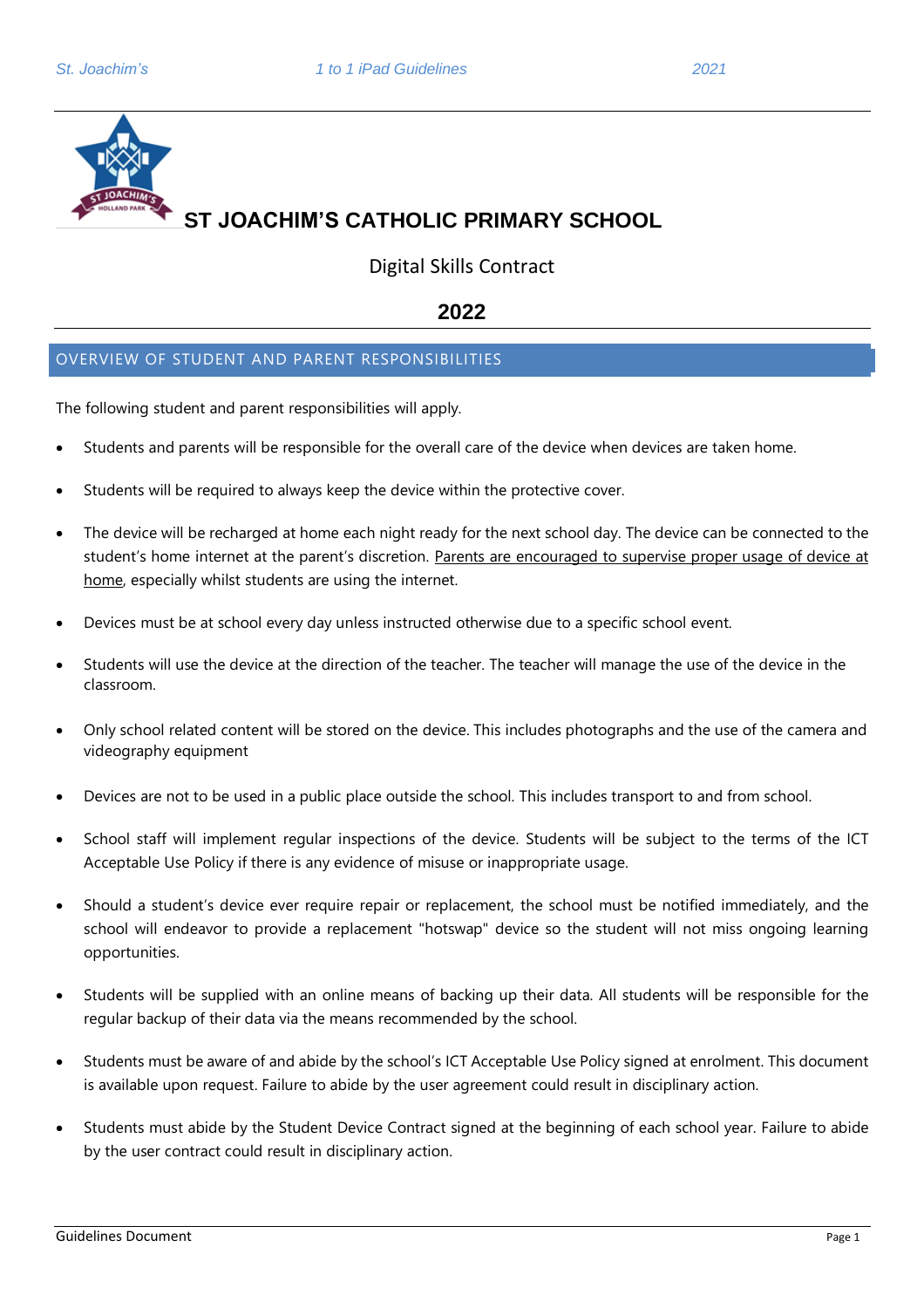### LOSS, THEFT, AND DAMAGE

#### **SCHOOL OWNED DEVICE PROGRAM**

Parents and students will provide and be responsible for:

- ✓ The device is leased by the student and should only be used by that student. It is not the student's own device and should be treated as a 'loan' from the school.
- ✓ The device must not be engraved or graffitied in any way, as this would void the Apple Warranty.
- ✓ Updates of apps and software are required to be performed at home so that school wifi network is not restricted for other students during the day.

#### St Joachim's School will provide and be responsible for:

- ✓ Staff will have full administrator rights to the device
- ✓ Students will be trained to be competent users and maintainers of their device.
- ✓ School will supply a protective case and a genuine apple charger
- ✓ The school is responsible for the repair and restoring of the device, should this ever be required.
- ✓ School can remove and restrict students from devices at anytime if they breach their iPad contract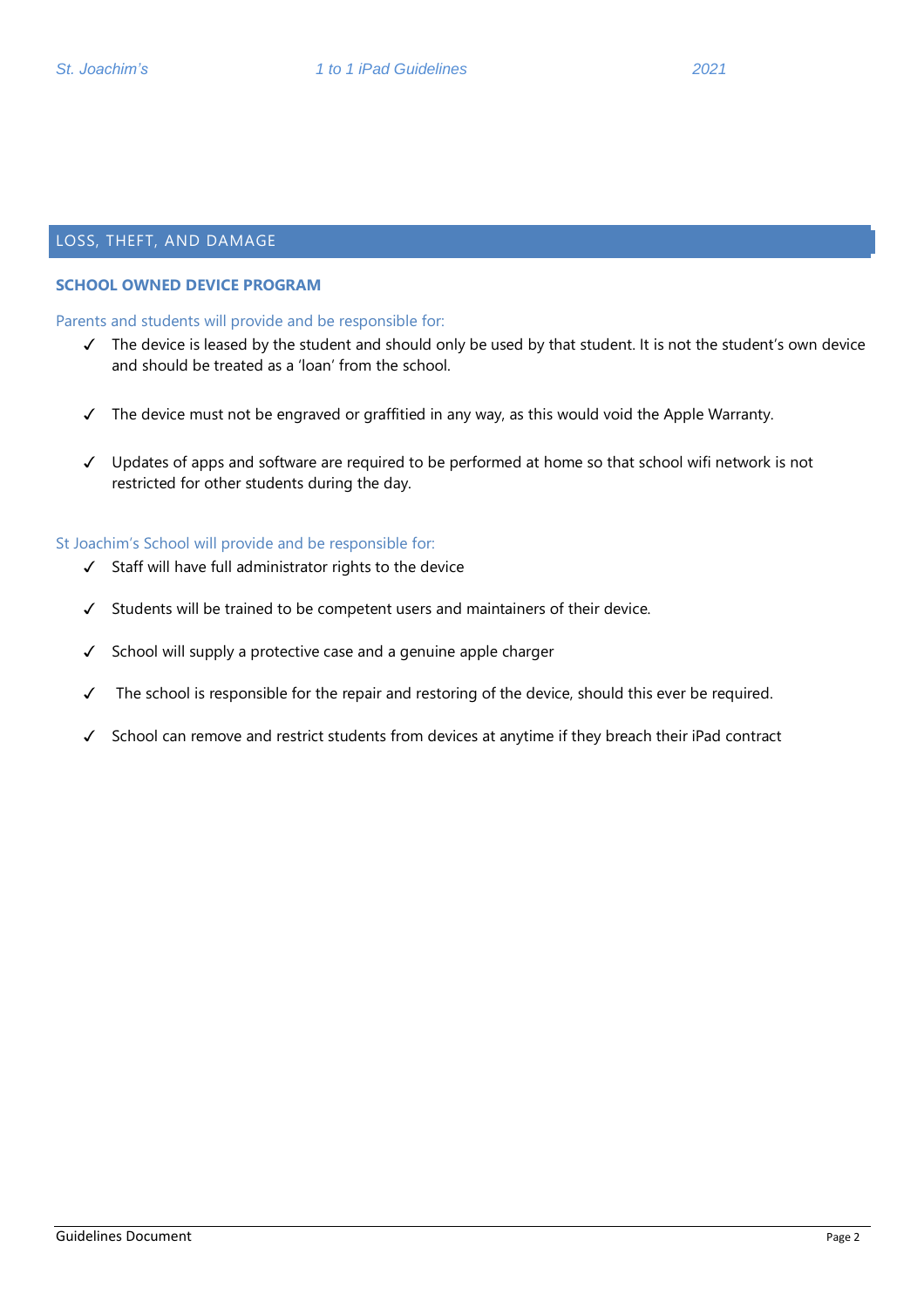## **APPENDIX 1: STUDENT DEVICE CONTRACT**

Below is a copy of the contract that will be signed by each child, each year



## St Joachim's iPad Student Contract

Student Name: Class:

Read and tick the guidelines below to show you have read and understood them. Please return your signed contract form to your class teacher.

I agree to the following guidelines while using my device:

## I will show care

- □ I will not take my iPad out of its case
- $\Box$  I will carry my iPad with two hands at all times
- $\Box$  I will walk with my iPad
- $\Box$  I will not put my iPad on the floor
- $\Box$  I will store my iPad safely to and from school

## **I** will follow instructions

- $\Box$  I will only use my iPad when instructed to do so
- $\Box$  I will only use the apps and websites I have been asked to
- $\Box$  I will turn off my screen when my teacher is talking
- $\Box$  I will only communicate with others with my teacher's approval

## I will take responsibility

- $\Box$  I will bring my iPad to school charged each day (year 2-6)
- $\Box$  I will act responsibly with my iPad at all times
- $\Box$  I will only have school related content stored on my iPad
- $\Box$  I will not change the settings on my iPad
- $\Box$  If something goes wrong, I will tell a teacher straight away

If I do not follow these guidelines, I agree that consequences will be put in place. Some consequences may include being unable to use email or being unable to use the device at home and/or at school for a certain amount of time.

| Student Signature: | Date: |
|--------------------|-------|
|                    |       |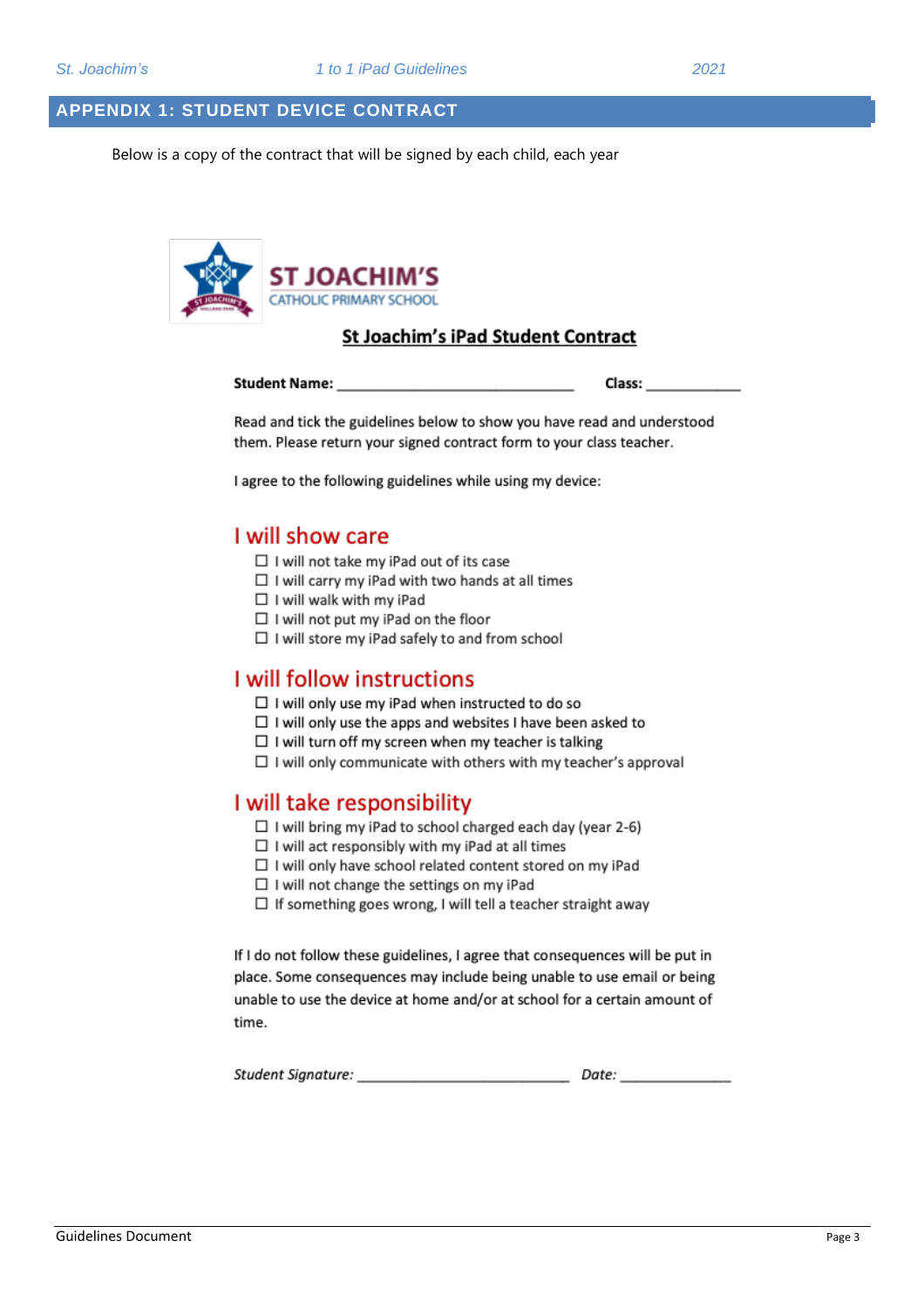## **APPENDIX 2: ACCEPTABLE USE OF COMPUTER AND INTERNET RESOURCES POLICY**



## **ST. JOACHIM'S**

# **CONDITIONS OF USE OF COMPUTER AND INTERNET RESOURCES**



Computer and Internet resources have become of critical importance to schools in facilitating and supporting learning and teaching. **Technology resources are provided to students for educational purposes only.**

St Joachim's have established significant computing and communication resources to support these activities. This includes technology provided on school grounds and school owned iPads/computers that may be taken off the school grounds with permission from the school. St. Joachim's has specific guidelines relating to the use of iPads/computers.

This document has been developed to inform users of their rights, responsibilities and obligations when using Computer and Internet resources, consistent with Brisbane Catholic Education's requirements that all such resources are used in an ethical, legal and responsible manner.

These Conditions of Use are a concise summary of the more fulsome terms contained within BCE's Acceptable Use Policy. By agreeing to abide by this Conditions of Use policy, you are also agreeing to abide by the Acceptable Use Policy. It can be read here: http://www.bne.catholic.edu.au/aboutus/Pages/Acceptable-Use-Policy.aspx

The requirements and rules set out below apply to all St. Joachim's technology resources whether they are accessed through computers owned by the school or through privately owned devices (for example, accessing school internet through a personal notebook or telephone).

Please read this document carefully. Each student and his/her Parent/Legal Guardian must sign the acknowledgment to confirm that they understand the requirements of conditions of use and the potential consequences of a breach of this policy.

#### **Responsibilities of Users**

1. Students must comply with the rules for accessing technology resources in this document.

*Permitted use of technology resources*

- 2. Students must only access St. Joachim's technology resources for schoolwork. **Students must not:**
	- a. buy or sell items or services over the internet;
	- b. access or enter chat rooms;
	- c. access, post or send inappropriate internet or email content, especially content that is illegal, dangerous, obscene or offensive;
	- d. amend documents created by another student without that student's consent;
	- e. download, install or use unauthorised computer programs;
	- f. deliberately install computer viruses or other malicious programs;
	- g. gain unauthorised access to any system by any means;
	- h. use technology resources to attack or compromise another system or network;
	- i. access or intercept emails sent to other persons.

#### *Confidentiality and cybersafety*

- 3. Students should be aware that material they post on Internet sites (including Facebook and other social media sites) is **public**. The content of public posts may have personal implications for students if, for example, potential employers access that material. The content of posts also reflects on our educational institution and community as a whole. Once information is on the internet it may not be possible to remove it.
- 4. Students should not display personal information about themselves or others in a way which is public. For example, students should not post their own or anyone else's address, telephone number or other personal details on the Internet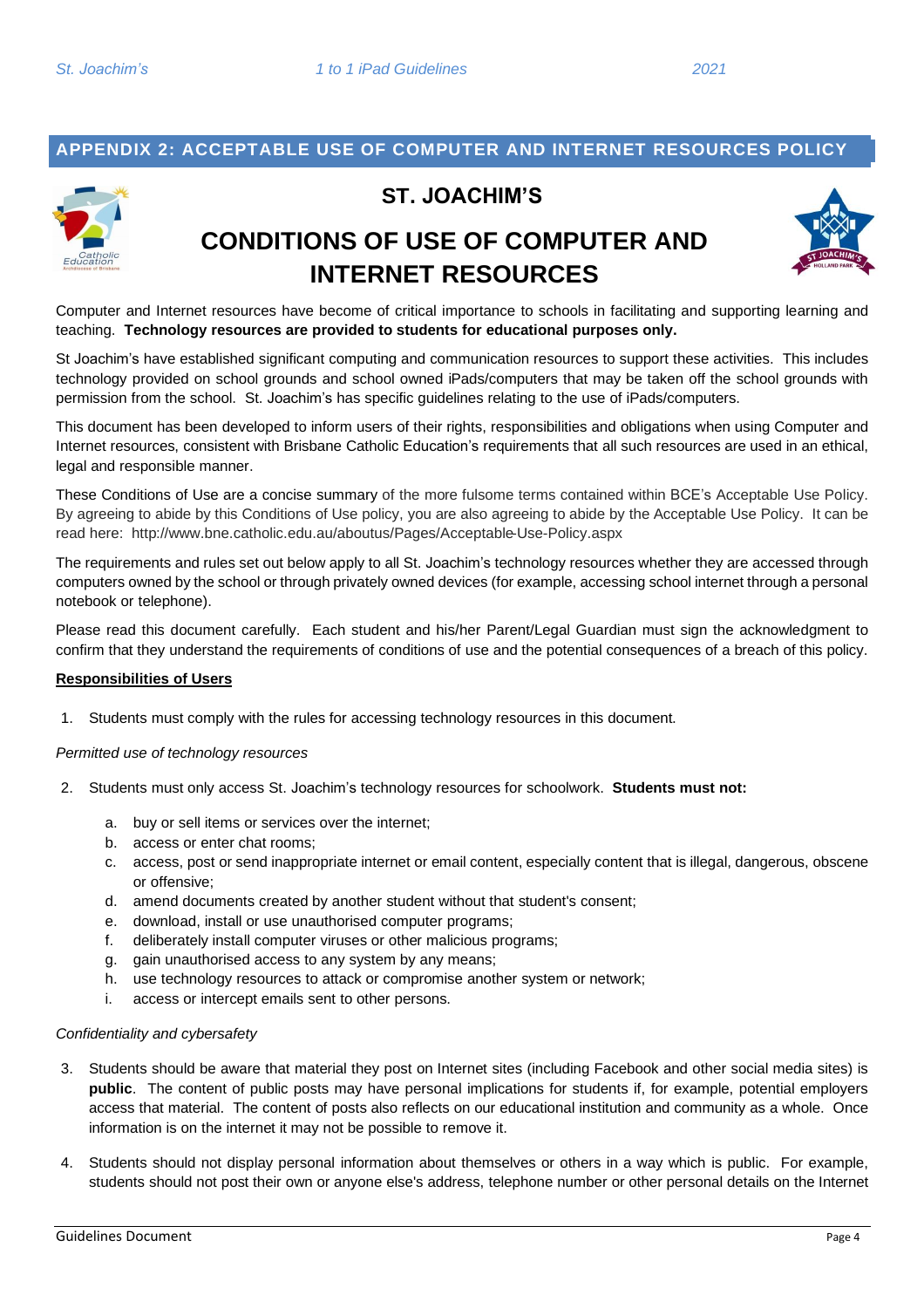or communicate these details in emails. Students should not distribute someone else's personal information without their permission.

- 5. Where disclosure of personal information is made through authorised avenues (e.g. by the use of email or an official website), users should be aware that invasions of privacy may sometimes occur and it is outside St Joachim's control to prevent such instances from occurring.
- 6. Students should be aware that persons on the Internet might not be who they say they are. Students must not arrange to meet persons who they have met on the Internet.
- 7. The operation and maintenance of technology resources often requires the backup and caching of data, the logging of activity and the monitoring of general usage patterns and as such, complete confidentiality and privacy cannot be guaranteed. St Joachim's may also be required to inspect or provide copies of electronic communications where required to by law, or where the investigation of possible misuses of technology resources is required.
- 8. 'Cloud' based tools and services may be used for data storage and learning opportunities. We are aware that these services may store data on servers located outside Australia.

#### *Cyberbullying and defamation*

9. Students must not use email or the Internet to say mean, rude or unkind things about other people or send threatening, harassing or offensive messages. Improper use of technology resources could amount to defamation.

#### *Security*

- 10. Students must perform a virus check on all attachments received by email and on all storage devices (e.g. USB, Discs, music devices, etc.) before opening. Students must ask for assistance if they are unsure as to how to perform a virus check or the virus check identifies a problem with the attachment/disk.
- 11. Students must select a secure password and keep their username and password information private. The password should be changed regularly and should be difficult for other people to guess. Students must log off at the end of their computer session.
- 12. Students must not use another person's name and password to access resources.
- 13. Students must report a suspected breach of security to a teacher.

#### *Copyright*

14. Just because something is on the Internet it is not freely available - copying or downloading material from the Internet may be a breach of copyright or other intellectual property rights. Students must not use **St Joachim's** technology resources to copy, download, store or transmit any such material that may include music files, movies, videos or any other form of media.

#### **Consequences following a breach of this policy**

- 15. A breach of this policy will be taken seriously and may result in disciplinary action.
- 16.Any known breaches of these Conditions of Use must be reported by St Joachim's to Brisbane Catholic Education's Legal Counsel and/or Chief Information Officer.
- 17. Examples of possible consequences range from loss or restriction of access to technology resources, to formal disciplinary action for breach of the School Discipline policy. Students and Parents/Legal Guardians may be financially liable for damage caused to resources.
- 18. Cases of serious, deliberate, and/or criminal breach will be referred to external authorities and may result in civil or criminal proceedings.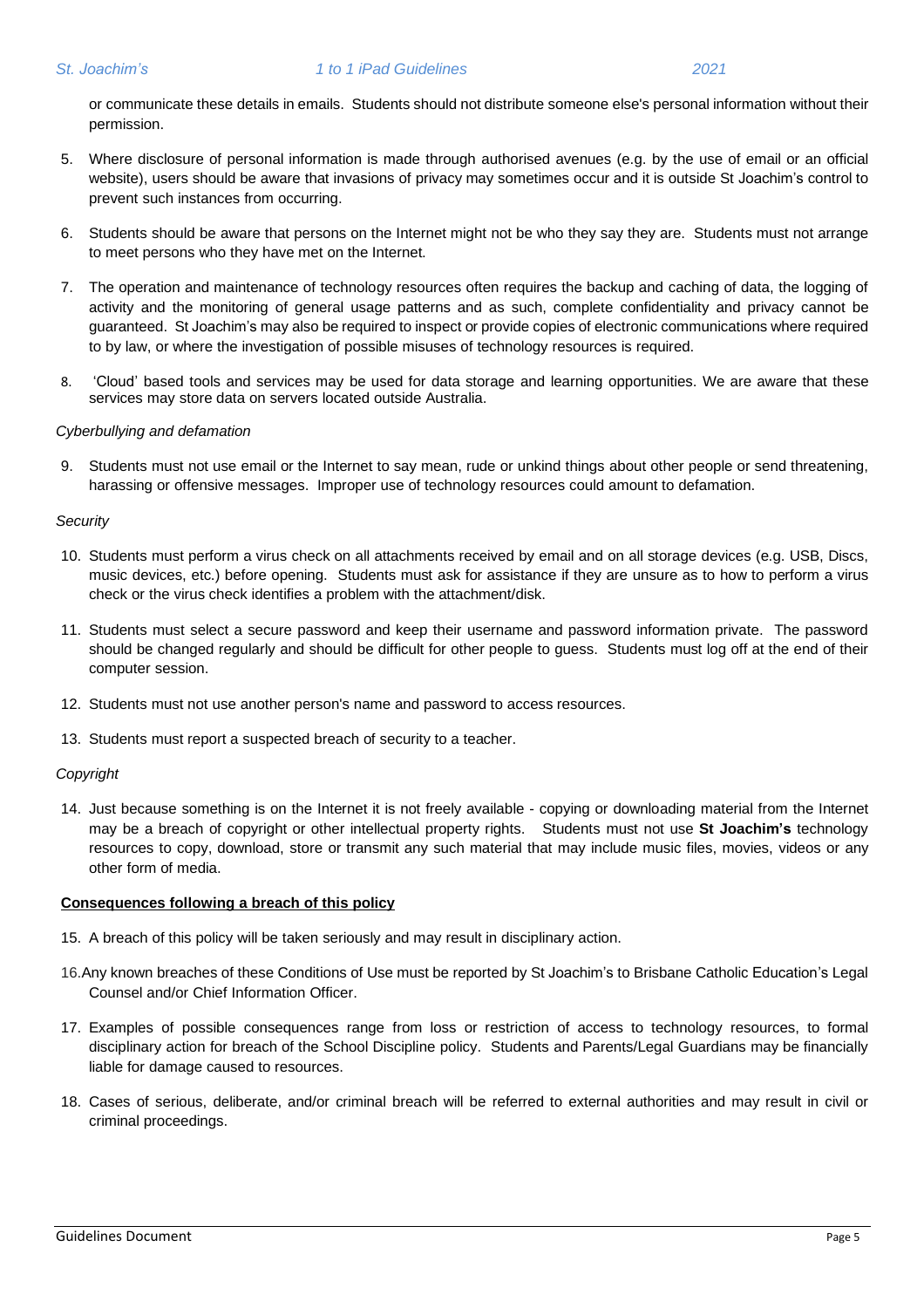## **APPENDIX 4: STUDENT AND PARENT ACCEPTANCE OF GUIDELINES**

I have read and understood the *St Joachim's School Student iPad Hire Guidelines*, *St Joachim's iPad Student Contract* and *Acceptable Use of Computer and Internet Resources policy* and I am aware of the school's initiatives to maintain a cyber-safe learning environment. I understand in signing this agreement I consent to my child's use of internet services as outlined in the St Joachim's iPad Hire Program, Student and Parent Guidelines.

| Name of child:                               |      |
|----------------------------------------------|------|
| Name of parent/caregiver/legal guardian:     |      |
| Signature of child:                          | Date |
| Signature of parent/caregiver/legal guardian | Date |

Please note: This agreement will remain in force while your child is enrolled at this school. If it becomes necessary to *add/amend any information or rule, you will be advised in writing.*

## **APPENDIX 5: PARENT DEVICE HIRE AGREEMENT FOR ST JOACHIM'S CATHOLIC SCHOOL FOR STUDENTS IN YEAR 2 TO 6**

The following is the hire agreement for the use of an iPad as your child's personal 1:1 device for 2021 at St Joachim's Catholic School. Under this agreement, your child's iPad is covered under Apple Care and this is included with the hire payments. The school will cover a **maximum of one accidental breakage claims within the life of the**

#### **agreement.**

- Hire payments must be made through the school fees and will be listed as **IPAD HIRE**.
- Payments must be up to date for the continued use of the device by your child.
- iPads are to remain at school during holiday periods.
- The **iPads are owned by the school and rented to students**. Students have use of the iPad and the supporting applications while they are enrolled at St Joachim's.
- It is expected that the guidelines for care and use of the iPad as set out in the *St Joachim's Catholic Primary School: Student 1 to 1 Program Guide* will be followed at all times.
- ILCCCLODUCTED LATE: Later and and understand the conditions of the hire arrangement. I agree to the terms of the agreement as outlined above.

**SIGNATURE:** \_\_\_\_\_\_\_\_\_\_\_\_\_\_\_\_\_\_\_\_\_\_\_\_\_\_\_\_\_\_\_\_\_\_\_\_\_\_\_\_\_\_\_\_ **DATE:** \_\_\_\_\_\_\_\_\_\_\_\_\_\_\_\_\_\_\_\_\_\_\_\_\_\_\_\_\_\_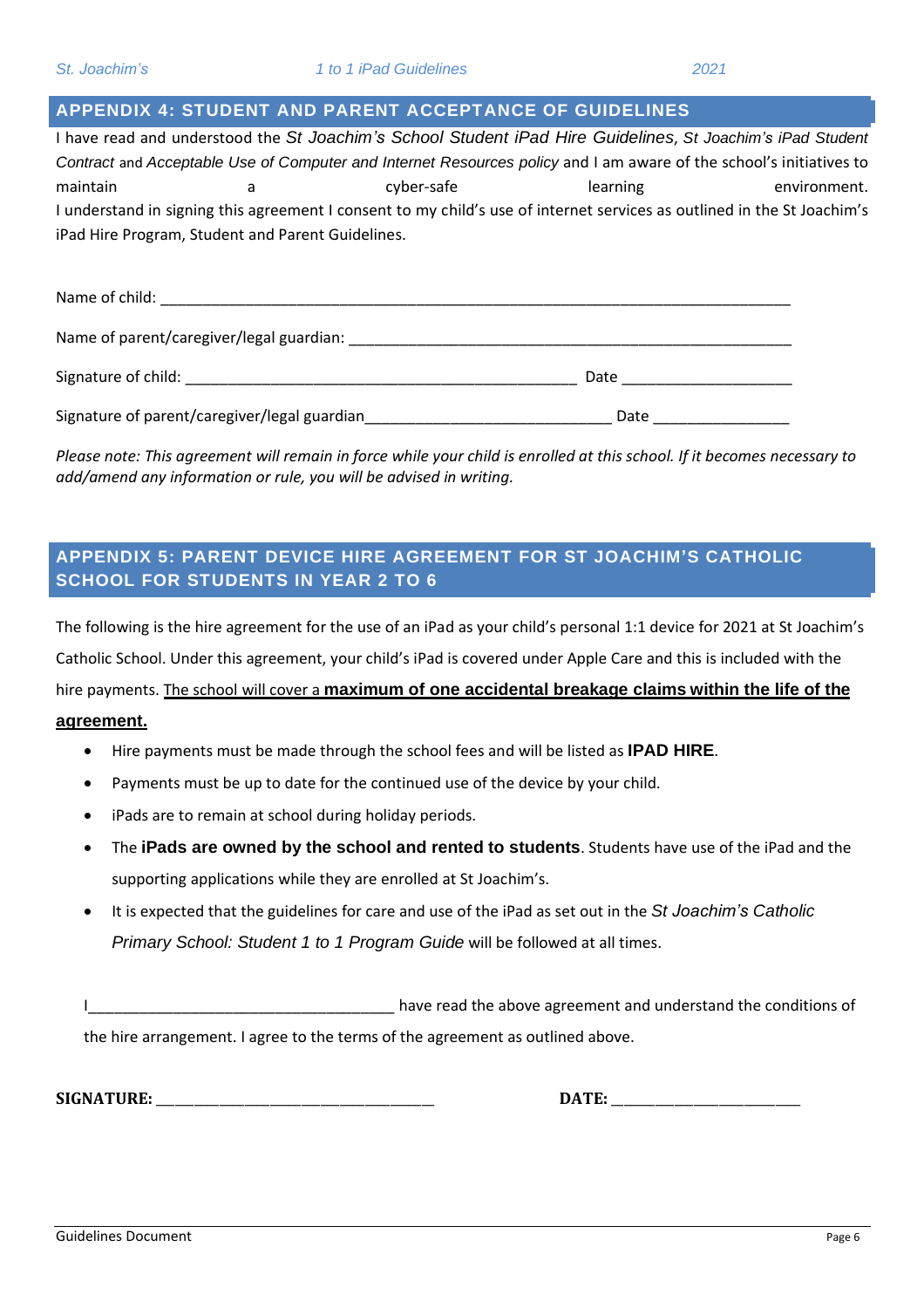## **APPENDIX 6: ACCEPTABLE USE OF COMPUTER AND INTERNET CONSENT FORM**

## **Student and Parent Acceptable Use of Computer and Internet Resources Consent Form**

This Acceptable Use of Computer and Internet Resource Consent Form must be signed and returned prior to students being granted access to the Internet and other information and communication technology resources. Parents/Legal Guardians are encouraged to review and discuss the contents of the *Acceptable Use of Computer and Internet Resources* policy with the student and answer any questions that they may have.

By signing this Consent Form, both Parents/Guardians and students are agreeing to the terms of access as set out in the *Acceptable Use of Computer and Internet Resources* policy and acknowledge they will be responsible in the event of any breach and that appropriate disciplinary steps may result.

#### **Student Acceptance**

I agree to comply with all requirements as set out in the *Acceptable Use of Computer and Internet Resources* policy and all other relevant laws and restrictions in my access to the various information and communication technology resources through the BCE and school network.

**NAME:**  $CLASS:$ 

**SIGNATURE:** \_\_\_\_\_\_\_\_\_\_\_\_\_\_\_\_\_\_\_\_\_\_\_\_ **DATE:** \_\_\_\_\_\_\_\_\_\_\_\_

#### **Parent/Guardian Consent**

As the parent or legal guardian of the student named above, I grant permission for them to access the various information and communication technology resources, including email and the internet.

I understand that access is granted to students subject to the restrictions contained in the Acceptable Use of Computers and Internet Resources policy and that if breached, consequences may follow.

I acknowledge that some material available on the Internet may be objectionable and that in addition to the Acceptable Use of Computer and Internet Resources statement, I will discuss appropriate restrictions for the student when accessing or sharing information or material over the Internet.

I understand that the school may disclose personal information about an individual to an external service provider for the limited purpose of storing and managing the information, for instance, when using public Internet services to create learning and teaching content. The school may also disclose personal information to overseas service providers, for instance, when storing data with 'cloud 'service providers, whose servers are situated outside Australia.

(Further information is outlined in Brisbane Catholic Education's (BCE) Privacy Policy, which sets out how each school *and the BCE Office (BCEO) manages personal information provided to or collected by it.)*

**NAME:** \_\_\_\_\_\_\_\_\_\_\_\_\_\_\_\_\_\_\_\_\_\_\_\_\_\_\_\_\_\_\_\_ **SIGNATURE:** \_\_\_\_\_\_\_\_\_\_\_\_\_\_\_\_\_\_\_\_\_\_\_\_\_\_\_\_\_